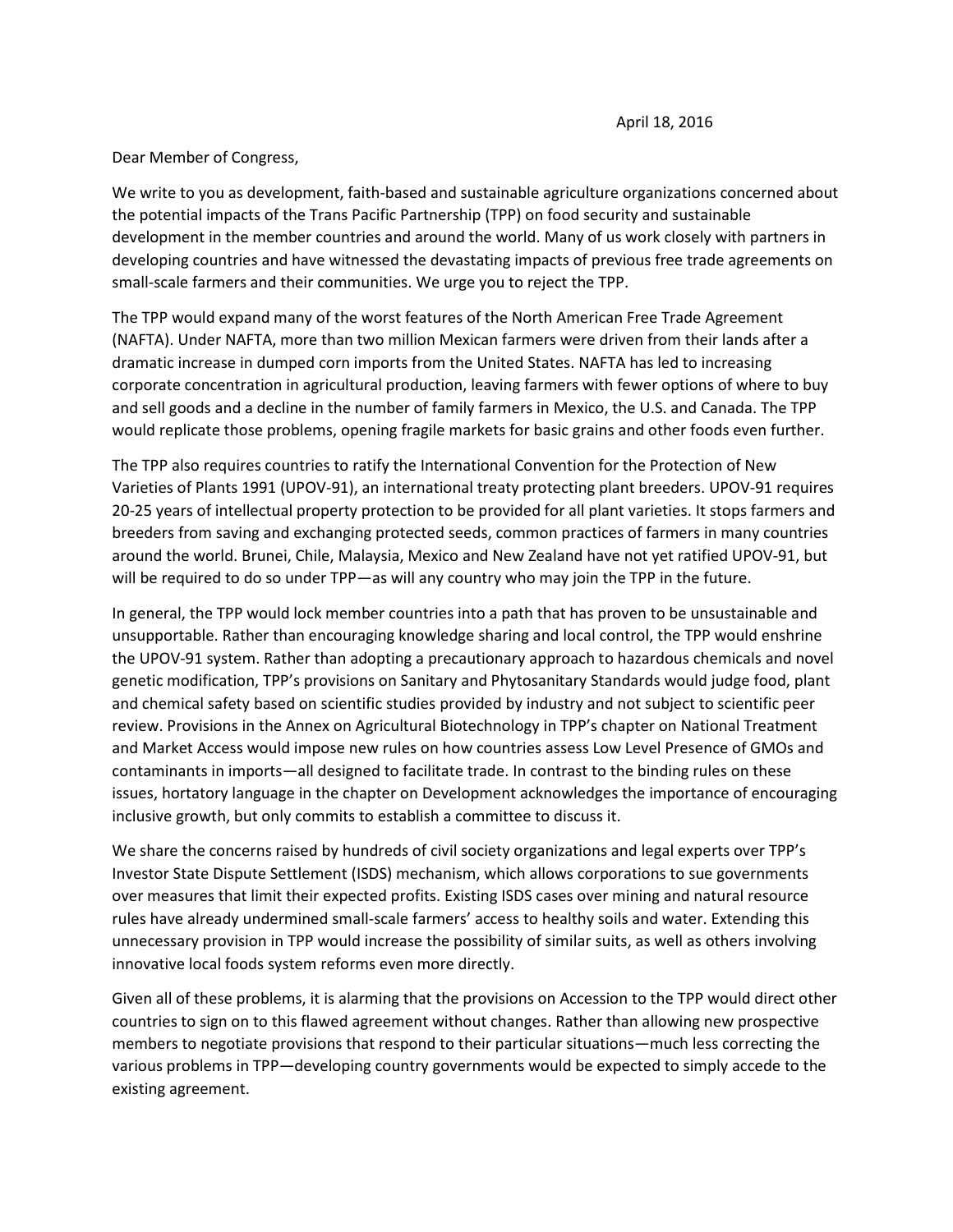Our organizations support fair trade, sustainable development and democratic practice. The TPP fails to support any of those principles. We urge you to reject the TPP.

Sincerely,

National and Regional Organizations ActionAid USA Agricultural Missions, Inc. (AMI) American Jewish World Service Center for Food Safety Columban Center for Advocacy and Outreach Dean's Beans Equal Exchange Fair World Project Food & Water Watch Grassroots International GMO Free USA Heal the Planet Holy Cross International Justice Office Institute for Agriculture and Trade Policy Institute for Responsible Technology International Development Exchange LabelGMOs.org Maryknoll Office for Global Concerns Medical Mission Sisters Alliance for Justice Missionary Oblates of Mary Immaculate-Justice, Peace and Integrity of Creation Office National Family Farm Coalition NETWORK, A National Catholic Social Justice Lobby New England Sustainable Agriculture Working Group Network for Environmental & Economic Responsibility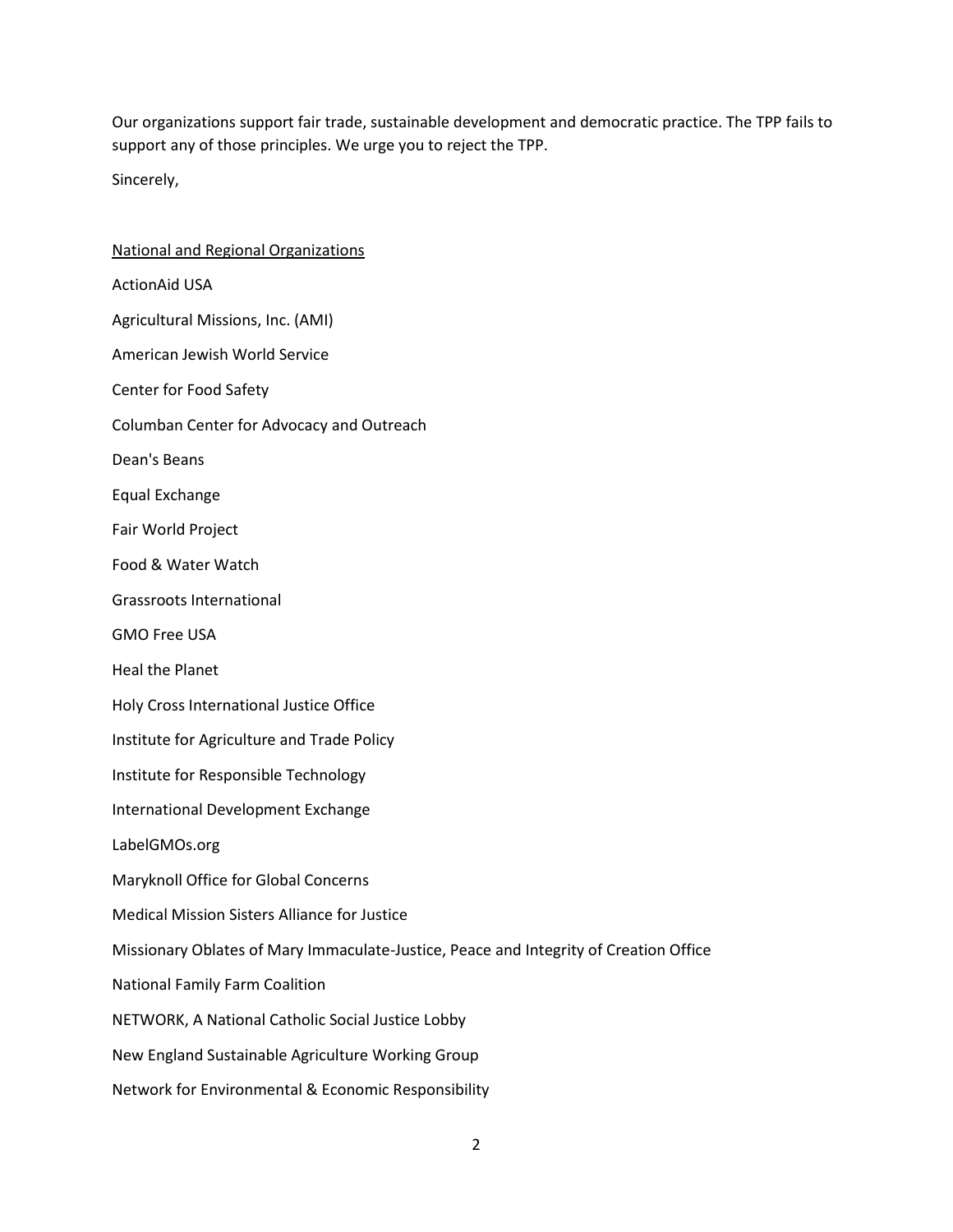Oxfam America Presbyterian Church (USA) Rural Coalition/Coalición Rural Sisters of Notre Dame de Namur Justice and Peace Office Sisters of the Holy Cross Congregation Justice Committee Sisters of Mercy of the Americas, Institute Justice Team United Church of Christ, Justice and Witness Ministries United Methodist Church, General Board of Church and Society WhyHunger

## State and Local Organizations

American Federation of Government Employees, Local 3354, St. Louis, Missouri Berkeley Fellowship of Unitarian Universalists, California Birchwood Café, Minneapolis, Minnesota Citizens for Sanity.com, Inc., Florida Community Alliance for Global Justice, Washington ConnFACT, Connecticut Crawford Stewardship Project, Wisconsin Earth in Brackets, Maine Faith Action Network, Washington Farm Life Foundation, Florida Farms Not Arms, California and Tennessee GMO Free Florida Jubilee Oregon Kaleo Center for Faith, Justice and Social Transformation @ United Theological Seminary, Minnesota RRBG Farm LLC, Ariton Alabama NaVera Farms, Florida NH Right To Know GMO, New Hampshire St. Leo Church, Tacoma, Washington